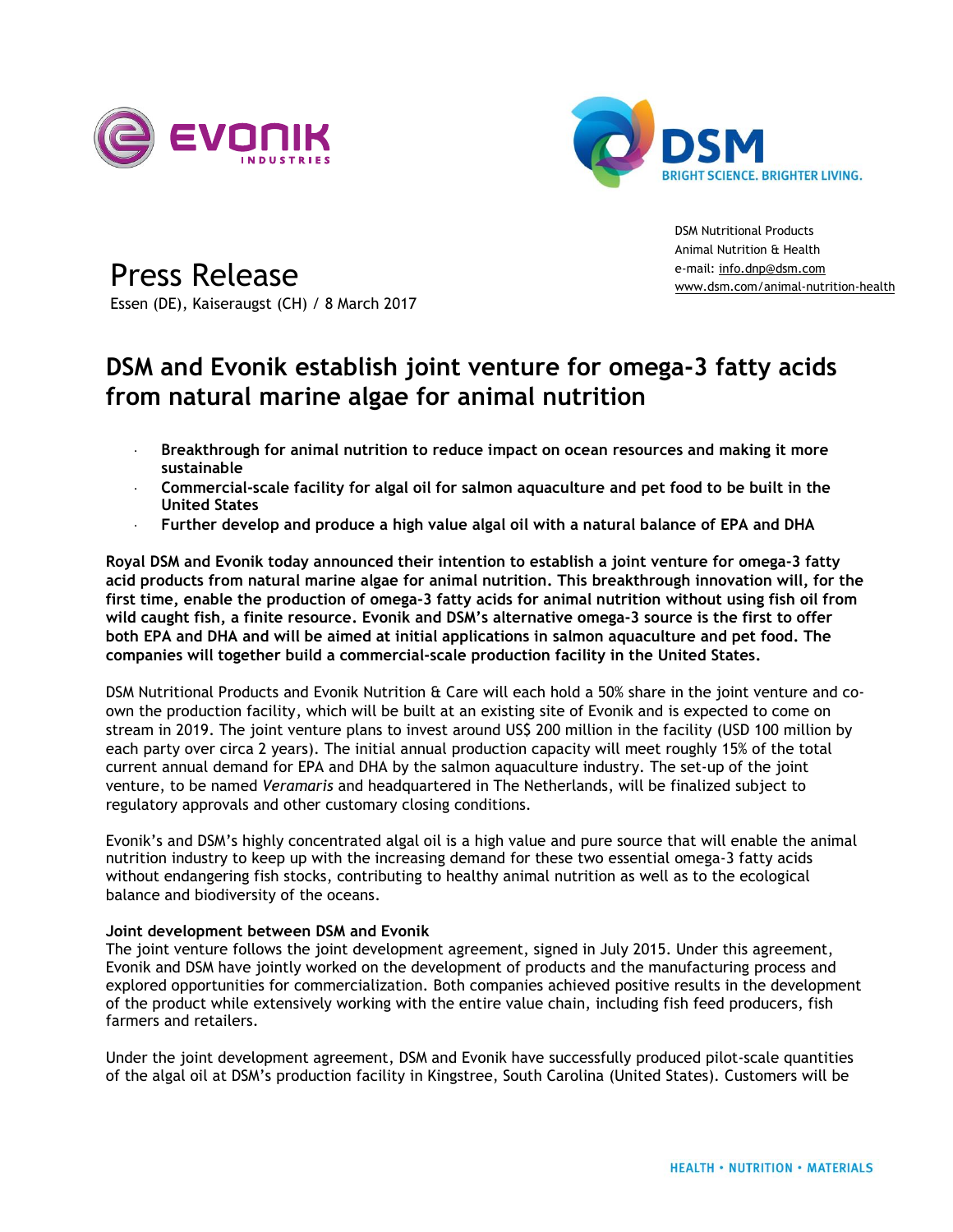able to receive sizeable quantities of the product for market development while the construction of the new manufacturing plant is underway.

The successful product and process development was only possible thanks to the complementary competencies that Evonik and DSM bring to the collaboration: DSM has expertise in the cultivation of marine organisms including algae and long-established biotechnology capabilities in development and operations, whilst Evonik's focus has been on developing industrial biotechnology processes and operating competitively large-scale manufacturing sites for fermentative amino acids.

## **Innovation breakthrough for aquaculture, pet food and beyond**

The algal oil from DSM and Evonik means that the vision of salmon farming without using fish-based resources is – for the first time – becoming realistic. By replacing fish oil in salmon feed with this EPA and DHA rich alternative, the fish-in-fish-out ratio could be reduced significantly. This alternative will enable the aquaculture industry to continue to grow sustainably.

Worldwide fish oil production is approximately one million metric tons per year. Most of the fish oil is used in aquaculture, mainly for fat-rich fish species, such as salmon. The limited wild fish stocks restrict the amount of fish oil available and thus the growth of the aquaculture industry. Currently, the industry uses about 75% of the annual production of fish oil. Evonik and DSM's algal oil will offer a sustainable non-fish alternative.

Just like humans, animals also need their daily intake of essential, long-chain polyunsaturated fatty acids in their diet to ensure healthy growth. Until now, these fatty acids have been added to aquaculture feed and pet food almost exclusively from marine sources such as fish oil and fishmeal. As the new algal oil can be applied in feed production in the same way as fish oil, it can easily be introduced by feed and pet food producers.

DSM and Evonik are also pursuing applications of their algal oil for other aquatic and terrestrial animal species.

## **Omega-3 fatty acids EPA and DHA**

Omega-3 fatty acids are a family of polyunsaturated fats, including eicosapentaenoic acid (EPA) and docosahexaenoic acid (DHA). Because they are not produced naturally by the body, omega-3s must be obtained from the diet or through supplementation. A large and growing body of evidence shows that sufficient levels of omega-3 EPA and DHA support brain, eye and heart health in multiple species, including humans.

Research suggests that omega-3 EPA and DHA may lower triglyceride levels (lipids) in the blood and may have positive effects on arterial function. Eating seafood twice a week is recommended by multiple health authorities. In a study evaluating the risks and benefits of fish intake published in the Journal of the American Medical Association JAMA, researchers found that 1-2 servings of fish per week, especially fish high in omega-3 EPA and DHA, reduced the risk of coronary death by 36% and total mortality by 17%.

## **ENDS**

### **About Evonik**

Evonik, the creative industrial group from Germany, is one of the world leaders in specialty chemicals. Profitable growth and a sustained increase in the value of the company form the heart of Evonik's corporate strategy. Its activities focus on the key megatrends health, nutrition, resource efficiency and globalization. Evonik benefits specifically from its innovative prowess and integrated technology platforms. Evonik is active in over 100 countries around the world with more than 35,000 employees. In fiscal 2016 the enterprise generated sales of around €12.7 billion and an operating profit (adjusted EBITDA) of about €2,165 billion.